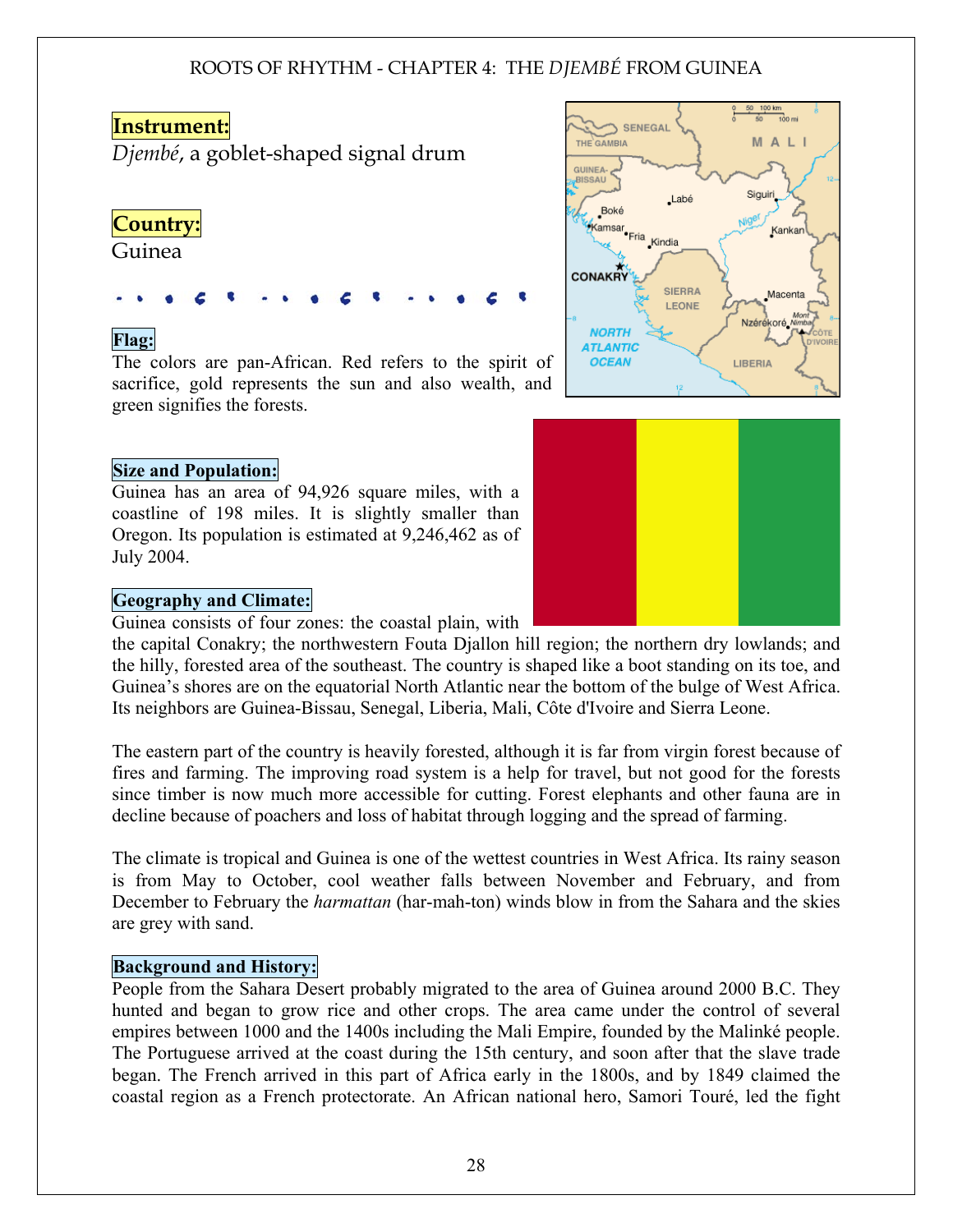against French rule until his capture in 1898. There was fierce resistance to the French control of Guinea and one of Touré's descendants, Ahmed Sekou Touré, emerged as a leader in this struggle. When Guinea declared its independence as a republic in 1958, Sekou Touré became the first president.

By 1967, under Touré's control, Guinea became a socialist nation based on the systems in Russia and China. Conditions became worse in the country, however, and the United States sent large shipments of food. Touré was not tolerant of his political opponents, and in 1977 there was a popular revolt against his policies, which forced him to relax his restrictions on his adversaries and release political prisoners. Despite his political troubles, President Touré supported the arts for two and a half decades during his rule. After his death in 1984, this support diminished and musicians increasingly sought work outside of the country.

Soon after Touré died, Colonel Lansana Conté led a coup to take over the government. He abandoned the socialism established by Touré and adopted a free enterprise system. Today, Guinea's economy depends mostly on its mining industry and new economic ties to other countries.

## Culture:

Most of people of Guinea are black Africans represented by the Fulani, Malinké and Susu groups. While French is the official language, there are many African languages spoken in the country. Many of the languages are named after the various groups of people in different regions, for example, Fula for the Fulani in the central hills, Malinké in the north, and Susu in the south near the capital Conakry. When you visit the country, you can get by if you speak some French, but people certainly appreciate attempts to speak the African languages.

Most houses in the cities are rectangular in shape and made of mud bricks or wood. Those in the country are round huts made of sun-dried bricks with a thatched roof. People who live near the coast eat mostly rice, while those inland eat corn and millet. In the cities, people wear mostly Western-style clothes, but the traditional men's garment is a loose robe called a *boubou* (bu-bu), while women's dress consists of a blouse and brightly colored skirt tied at the waist.

There are many religions practiced in Guinea. The country is about 85 percent Muslim, 8 percent Christian, and 7 percent African traditional religion. Virtually all believe in reincarnation and embrace the existence of a supreme being.

Traditional music that includes *djemb*é (gem-bay) drum music remains popular with most of the people in Guinea, despite the rise in popularity of more modern forms like hip-hop, rock and reggae. National and international stars like Talib Kweli, Paul Simon, Mick Fleetwood in America and Sekouba Bambino in Guinea have blended western instruments with African rhythms and instruments, and the two types of music still exist side by side.

## Music: Instruments & Rhythms

Instruments: There are many types of musical instruments in Guinea and the surrounding countries. They include the *balaphon* (bah-lah-fo), the xylophone, the *kora* (ko-rah), a combination harp and lute, and the single-string fiddle, the *goge* (goh-jay). These instruments are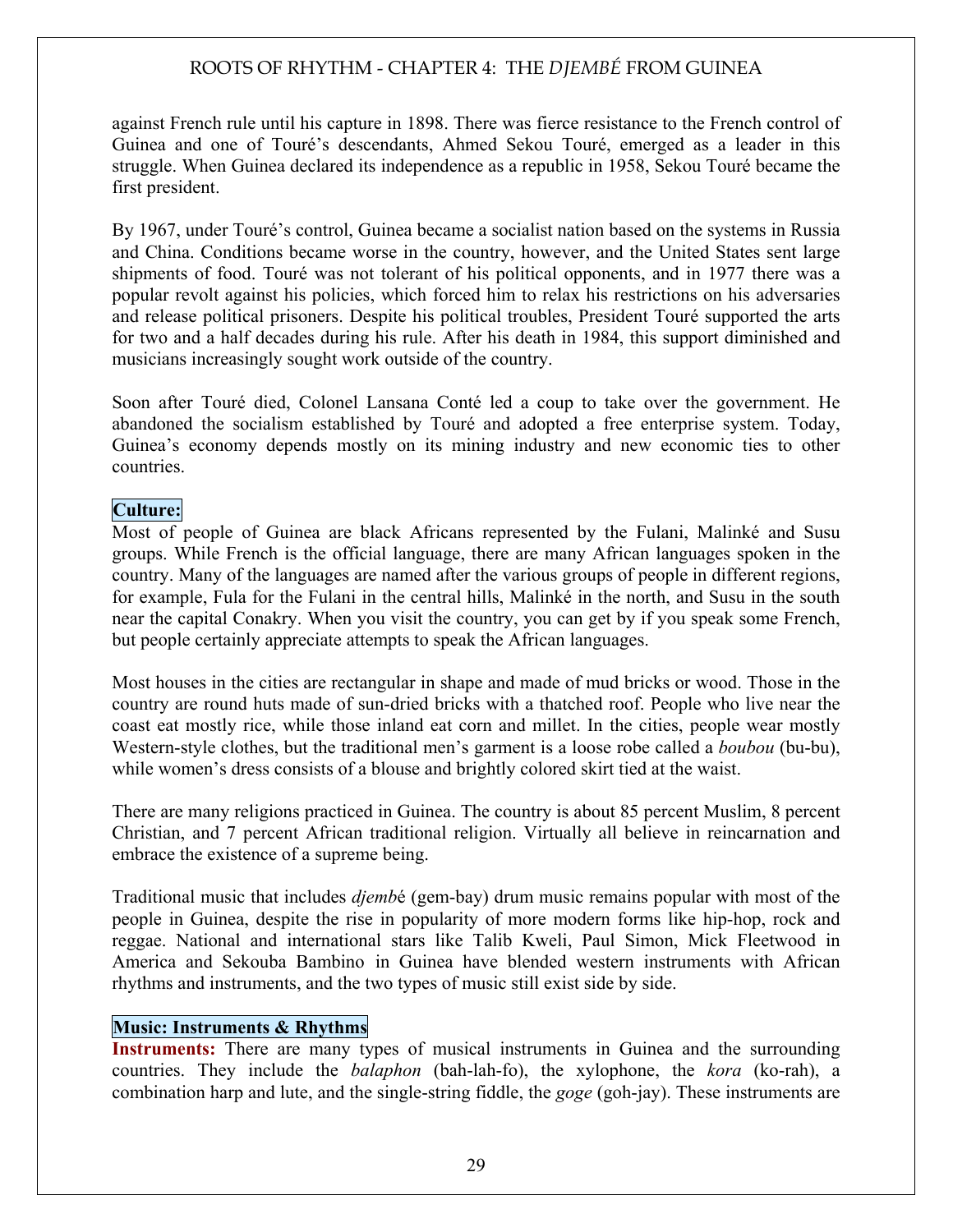often used by *griots* (gree-oh), traditional storytellers who learn the history of a people and sing it along with praise songs at important events. The most important drum, the goblet-shaped *djembé*, is often played in an ensemble with other drums and a bell.

The shape of the *djembé* gives it a variety of tones, from very low to very high and from very soft to very loud. The goatskin or antelope drumhead is stretched over the top and pulled tight with a system of metal rings and rope. The drum is played with the hands, and often carried with a shoulder strap but sometimes is placed on a stand. Another important feature of the *djembé's* sound is that drummers might choose to attach large sheets of tin with loose rings, called *sèssè* (seh-seh), to the drum to change the sound from a pure tone to a buzzing effect when the drum is struck. Usually the *djembé* is played in a drum ensemble, and there are typically four parts:

- 1. *Djembé* 1 usually the lead drummer
- 2. *Djembé* 2 this can be the same size as *Djembé* 1 but tuned lower
- 3. Bell attached to the bass drums and played with a stick
- 4. *Djundjun* (jun-jun), *Sangba* (song-bah), and *Kenkeni* (keng-keh-knee) a set of three bass drums played with sticks; this exercise will not use the medium-toned *Sangba*



Rhythms: There are many different rhythms played by the ensemble, but the two that we will use here are *Aconcon* (ah-kong-kong) with eight counts, and *Doundoumba* (doon-doom-bah) with six counts. The identity of a particular rhythm is found in the bass drum parts with its longer pattern. When a performance is about to begin, the lead drummer plays a signal or "call." This is a rhythmic pattern that brings the drummers together to play. Once it is started, the signal tells other drummers in the area to come and play. They all finish the call and begin the main rhythm.

## Listen & Play Along:

*Note to teachers: if instruments are not readily available, consider having students make their own (a general activity for making drums can be found in the Roots of Rhythm: Introduction Section) or encourage them to improvise - using everyday items such as buckets, containers, phone books, desk tops, etc., as instruments. Rhythms can also be created with body percussion including hand clapping, foot tapping, finger snapping, etc.* 

*Listen to Tracks 37-38 of the Roots of Rhythm Companion CD to hear the sound of the djembé*. Now it's time to play along. If you don't have any of these African instruments, use substitutes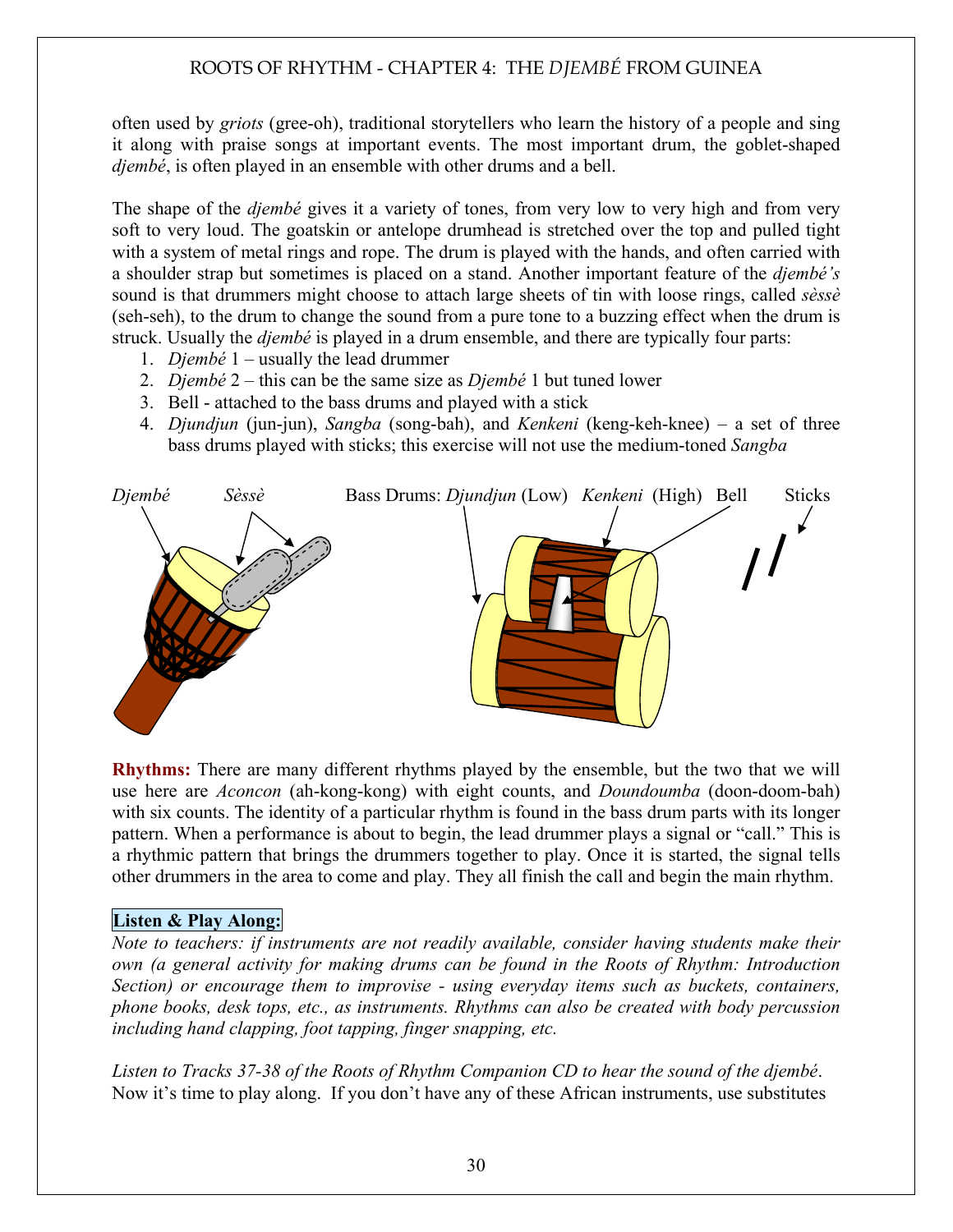like conga drums for the *djembés*, small and large tom-toms for the *kenkeni* and *djundjun*, and a cowbell. Or, play along on books or cardboard boxes.

Listen to Tracks 31-41 of the *Roots of Rhythm* Companion CD and play along by improvising some rhythms on your instrument. Listen to the pulse of the bass drums to keep the beat steady. Listen to the beats and copy the sound. Play just one hit of a count to start out. Then add other hits in the rhythm, as you feel comfortable. Remember, these are authentic African rhythms.

Practice the rhythms of the drum as shown in the box notation in the Resources section, and then play along again with some of the rhythms starting with *djembé* 1 in *Aconcon*. To get the right rhythm, say, "I like…to drum…with you. I like…to drum…with you" then add the correct drum hits. Read the notation in the Resources section and play part or all of the *Aconcon* rhythm, and also the *Doundoumba* rhythm, with other drummers. Begin with the Drum Call.

## *Djembé* and Performer*:*



Photographs by Craig Woodson.

Olugbala Manns